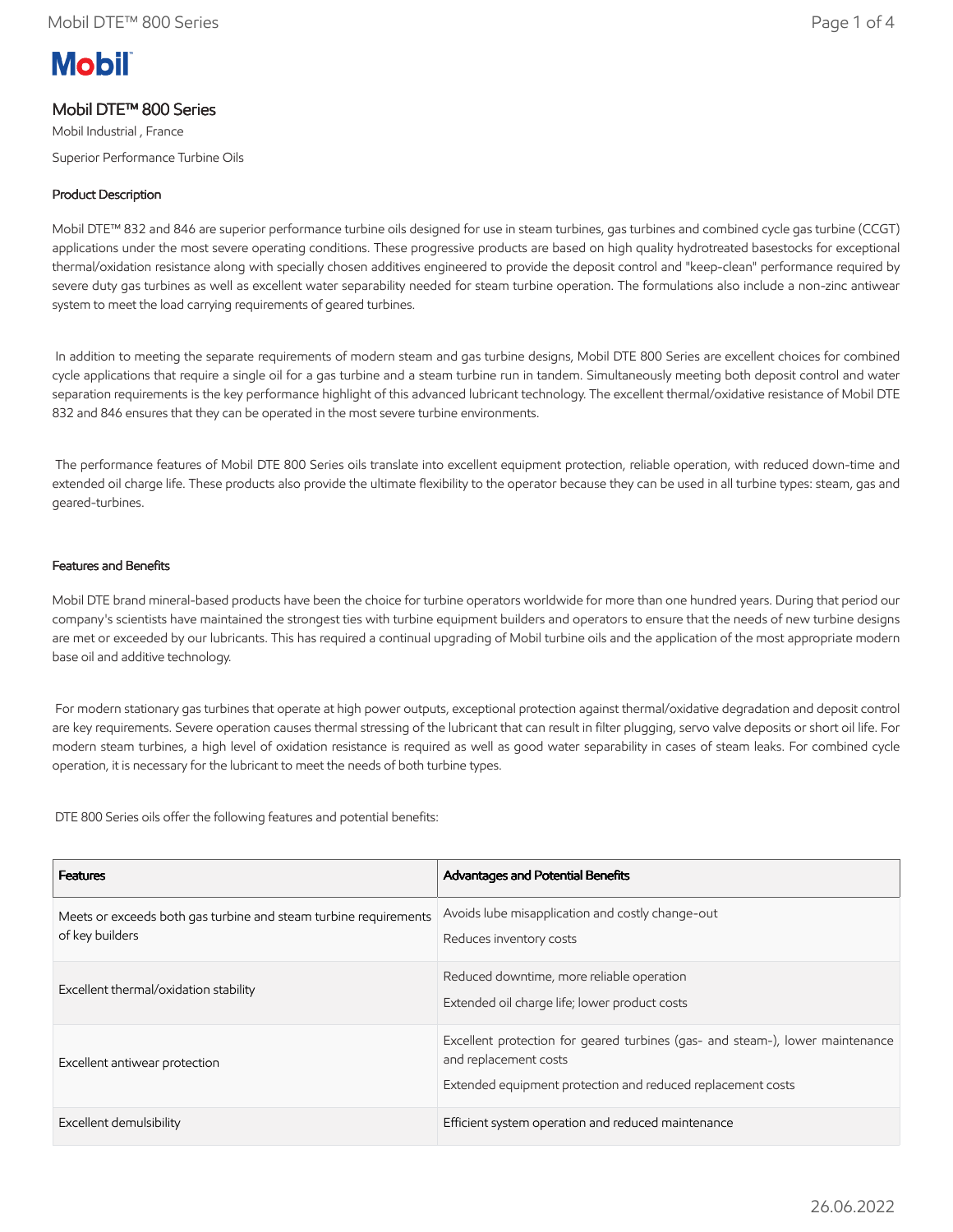## Mobil DTE™ 800 Series Page 2 of 4

### Applications

Mobil DTE 832 and 846 are superior performance turbine oils designed for use in steam and gas turbine oil systems, direct- or gear-coupled and turbine speed control mechanisms. Specific applications include:

•Combined cycle (CCGT) electric power generation applications including those with a common circulation system for the steam turbine and gas turbine.

•Lubrication of steam turbine or gas turbine units used for electric power generation, natural gas pipeline transmission, process operations and cogeneration plants.

#### Specifications and Approvals

| This product has the following approvals: | 832 | 846 |
|-------------------------------------------|-----|-----|
| GE Power (former Alstom Power) HTGD 90117 |     |     |
| Siemens TLV 901304                        |     | ∧   |
| Siemens TLV 901305                        |     |     |

| This product is recommended for use in applications requiring: | 832 | 846 |
|----------------------------------------------------------------|-----|-----|
| GE Power GEK 28143B                                            |     |     |

| This product meets or exceeds the requirements of: | 832         | 846                   |
|----------------------------------------------------|-------------|-----------------------|
| DIN 51515-1:2010-02                                | $\times$    | $\mathsf X$           |
| DIN 51515-2:2010-02                                | $\times$    | X                     |
| GE Power GEK 101941A                               | $\times$    |                       |
| GE Power GEK 107395A                               | $\mathsf X$ |                       |
| GE Power GEK 121608                                | $\times$    |                       |
| GE Power GEK 28143A                                | $\times$    | $\times$              |
| GE Power GEK 32568K                                | $\mathsf X$ |                       |
| GE Power GEK 46506D                                | $\mathsf X$ |                       |
| JIS K-2213 Type 2                                  | $\times$    | $\times$              |
| Siemens Industrial Turbo Machinery MAT 812101      | X           |                       |
| Siemens Industrial Turbo Machinery MAT 812102      |             | $\mathsf X$           |
| Siemens Industrial Turbo Machinery MAT 812106      | $\mathsf X$ |                       |
| Siemens Industrial Turbo Machinery MAT 812107      |             | $\times$              |
| Siemens Industrial Turbo Machinery MAT 812108      | $\times$    |                       |
| Siemens Industrial Turbo Machinery MAT 812109      |             | $\boldsymbol{\times}$ |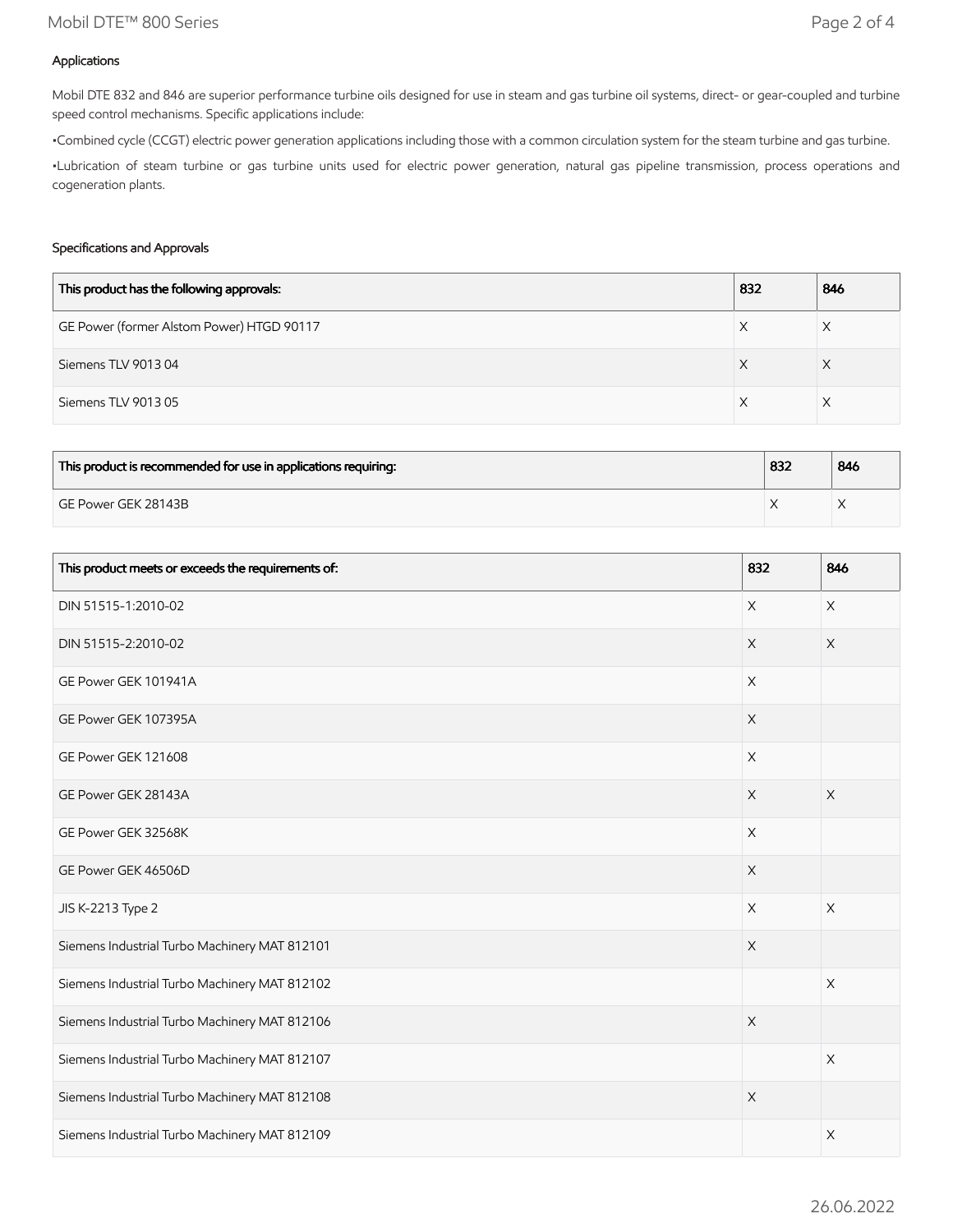| This product meets or exceeds the requirements of: | 832                | 846 |
|----------------------------------------------------|--------------------|-----|
| Siemens Westinghouse PD-55125Z3                    | $\lambda$          |     |
| Solar Turbines ES 9-224, Class II                  | $\curvearrowright$ |     |

## Properties and Specifications

| Property                                                       | 832            | 846                 |
|----------------------------------------------------------------|----------------|---------------------|
| Grade                                                          | <b>ISO 32</b>  | <b>ISO 46</b>       |
| Air Release Time, 50 C, min, ASTM D3427                        | $\overline{4}$ | $\overline{4}$      |
| Copper Strip Corrosion, 3 h, 100 C, Rating, ASTM D130          | 1A             | 1A                  |
| Emulsion, Time to 0 mL Emulsion, 54 C, min, ASTM D1401         | 15             | 15                  |
| FZG Scuffing, Fail Load Stage, A/8.3/90, ISO 14635-1           | 9              | 9                   |
| Flash Point, Cleveland Open Cup, °C, ASTM D92                  | 224            | 244                 |
| Foam, Sequence I, Stability, ml, ASTM D892                     | $\mathsf O$    | $\mathsf{O}\xspace$ |
| Foam, Sequence I, Tendency, ml, ASTM D892                      | 20             | 20                  |
| Foam, Sequence II, Stability, ml, ASTM D892                    | $\mathbf 0$    | $\mathsf{O}\xspace$ |
| Foam, Sequence II, Tendency, ml, ASTM D892                     | 20             | 20                  |
| Foam, Sequence III, Stability, ml, ASTM D892                   | $\mathbf 0$    | $\mathsf O$         |
| Foam, Sequence III, Tendency, ml, ASTM D892                    | 20             | 20                  |
| Kinematic Viscosity @ 100 C, mm2/s, ASTM D445                  | 5.4            | 6.2                 |
| Kinematic Viscosity @ 40 C, mm2/s, ASTM D445                   | 29.6           | 42.4                |
| Pour Point, °C, ASTM D97                                       | $-30$          | $-30$               |
| Rotating Pressure Vessel Oxidation Test, min, ASTM D2272       | 1200           | 1100                |
| Rust Characteristics, Procedure A, ASTM D665                   | PASS           | <b>PASS</b>         |
| Rust Characteristics, Procedure B, ASTM D665                   | <b>PASS</b>    | PASS                |
| Specific Gravity, 15.6 C/15.6 C, ASTM D1298                    |                | 0.87                |
| Specific Gravity, 15.6 C/15.6 C, ASTM D4052                    | 0.86           |                     |
| Turbine Oil Stability Test, Life to 2.0 mg KOH/g, h, ASTM D943 | 10,000+        | $10,000+$           |
| Viscosity Index, ASTM D2270                                    | 110            | 106                 |